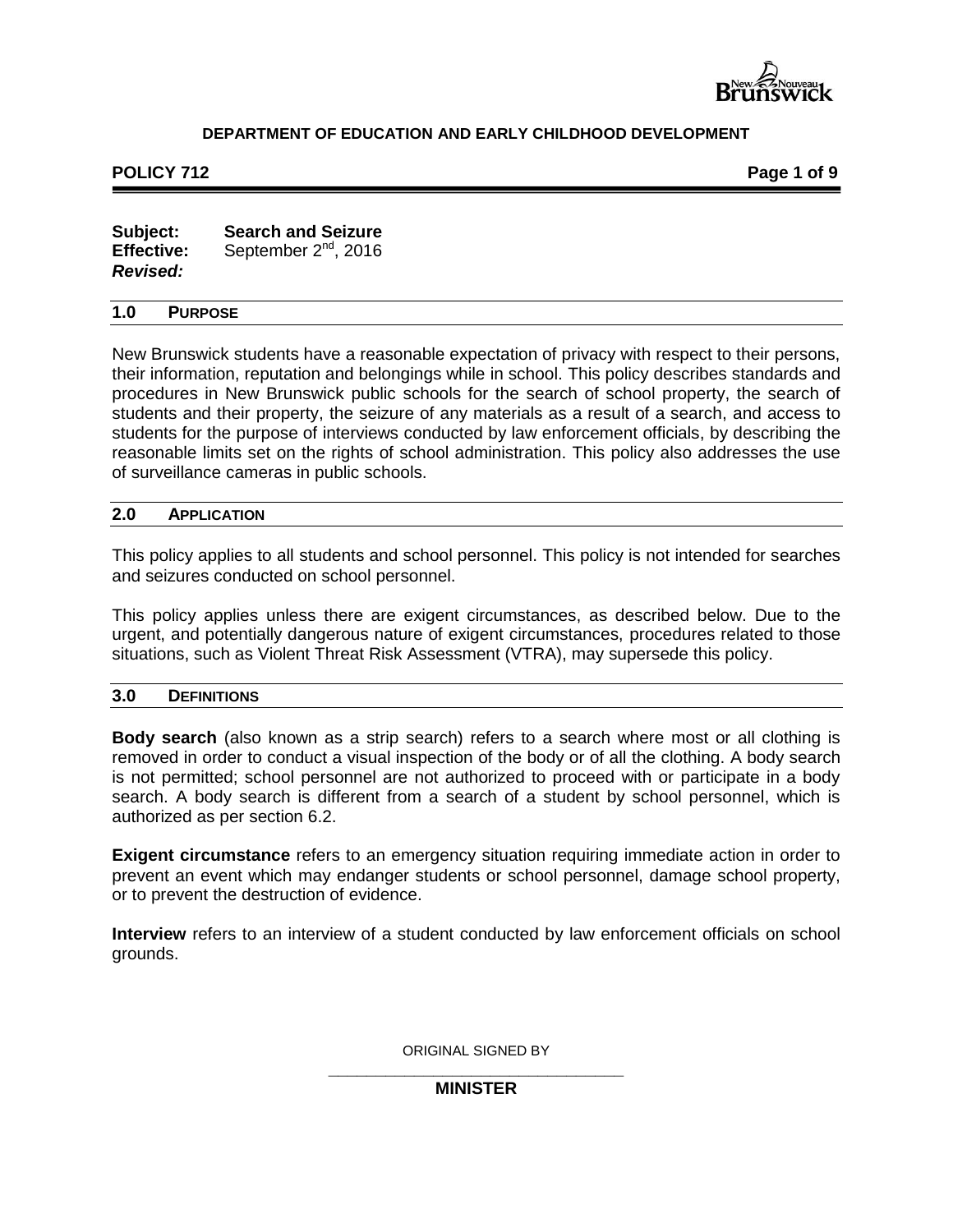

# **POLICY 712 Page 2 of 9**

**Law enforcement official** refers to a member of either the Royal Canadian Mounted Police (RCMP) or the municipal/regional police.

**Parent(s)** refers to the definition as per the *Education Act*, and includes guardian(s).

**Reasonable grounds** refers to information that could affect the health or safety of students or could affect the positive learning and working environment of public schools, and must take into consideration the totality of the circumstances surrounding the event. The information must be received from a credible, reliable source or sources, such as a student, a member of school personnel's own observations, or any combination of these pieces of information which the school administration considers to be credible. This may also include any information received from any witnesses. The compelling nature of the information and the credibility of these or other sources must be assessed by the school administration in the context of all applicable circumstances at the particular school. Past incidences or general suspicions of illicit activities or items at school are not sufficient to be considered reasonable grounds.

**School administration,** for the purpose of this policy, refers to the school principal, as well as their designated replacement.

**School personnel**, as defined in the *Education Act*.

**School property** is vested in the Minister, and includes all furnishings*,* school buildings and property leased by, or otherwise appointed and used for school purposes.

**Student** refers to pupil(s), as defined in the *Education Act*.

**Student property** refers to any items that either belong to the student (including clothes), or items found in their possession (including a vehicle).

# **4.0 LEGAL AUTHORITY**

## *[Education Act](http://laws.gnb.ca/en/ShowPdf/cs/E-1.12.pdf)*

Section 6 The Minister…

(b.2) may establish provincial policies and guidelines related to public education within the scope of this Act…

#### **5.0 GOALS / PRINCIPLES**

**5.1** School personnel and students in the public school system have the right to work and to learn in a safe, orderly, productive, respectful and harassment-free environment.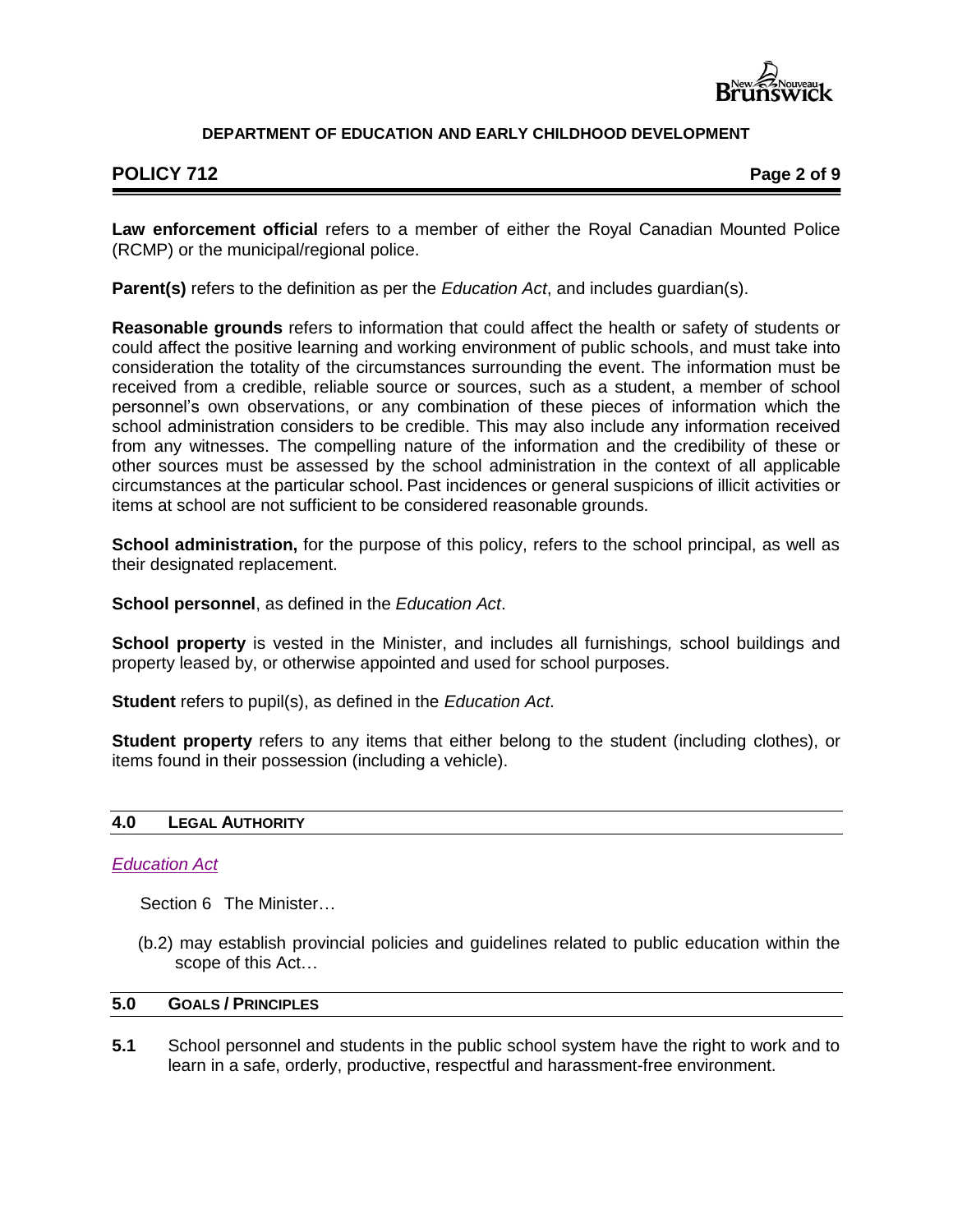

# **POLICY 712 Page 3 of 9**

- **5.2** Although the school administration has the right to proceed with searches and seizures, student's rights to privacy are not extinguished by virtue of being on school property. The Department of Education and Early Childhood Development recognizes that the student's human and legal rights need to be balanced with the school personnel's responsibility to maintain a safe, secure and positive learning and working environment.
- **5.3** The Department of Education and Early Childhood Development, school districts and public schools collaborate with law enforcement officials while respecting related legislation, policies and guidelines.
- **5.4** School personnel will consider the student's age, stage of development and the extent to which their behaviour is voluntary, to intervene appropriately during a search or seizure.
- **5.5** Other methods of handling a situation that may lead to a search and seizure may be attempted before proceeding with a search and seizure. A search and seizure should not be the first step in the process of handling these situations.
- **5.6** Due to the intrusive nature of a search, performing a search and seizure is to be an infrequent event, based on reasonable grounds.

#### **6.0 REQUIREMENTS / STANDARDS**

# **6.1 Duties of school administration**

#### **Search and seizure**

- **6.1.1** The school administration must ensure that:
	- a) They authorize any search or seizure, that it is conducted by school personnel whom they approved, and is done in a timely manner upon receipt of the information leading to reasonable grounds.
	- b) A search is only undertaken if there are reasonable grounds to believe that the search would yield proof of illegal activity, or of a breach of school or school district rules or policies, or of provincial acts, regulations or policies. Depending on the severity of the suspected infraction, the extent of the search will vary. The seriousness of the suspected infraction must be carefully weighed before the extensiveness of the search is determined. Random searches are not allowed.
	- c) All searches are case specific, and that the extent of the search will be based on the information received that led to having reasonable grounds. Any search or any item searched must have a purpose. Reasonable grounds do not automatically permit all types of searches or searching through all items. (E.g. A search of a student should not be undertaken if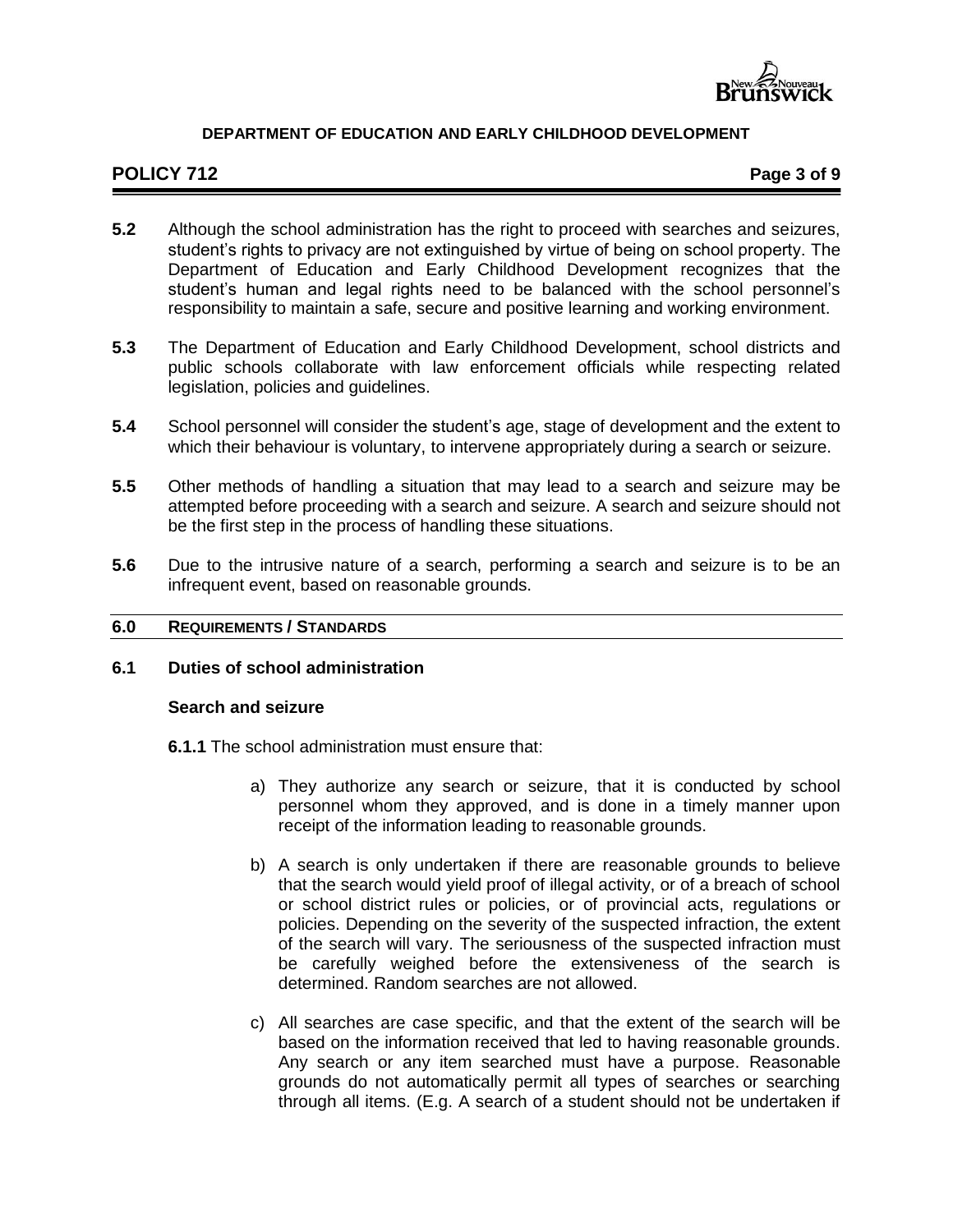

there are reasonable grounds to believe that the student has stolen a sizable item such as a projector. A student's electronic device should not be searched if there are reasonable grounds to believe that the student brought alcohol to school. In both cases, a search of a student's locker and backpack would be more reasonable.)

- d) If information is received that meets the reasonable grounds criteria, an investigation into the situation is initiated.
- e) During a situation which may pose an immediate threat, or may lead to a threat to the safety and security of students and/or school personnel, related policies or protocols, such as Violent Threat Risk Assessment (VTRA), are followed.
- f) The degree of the actions taken by school personnel are proportional to the situation being investigated. The action taken must be reasonable.
- g) School personnel are aware that information related to searches, seizures or interviews is confidential. Searches, seizures and/or interviews are conducted as discreetly as possible.
- h) All searches and seizures are conducted with fairness and respect for the student and their dignity as an individual.

#### **After a search or seizure**

**6.1.2** The school administration must ensure that:

- a) The parents of a student who has been involved in a search, seizure or interview are contacted to advise them of the event as soon as practicable.
- b) Concerned students and their parents are made aware that the school may pursue their own disciplinary action, regardless of any legal action pursued by law enforcement officials.
- c) A written record of the events surrounding a search or seizure is completed and placed in a confidential record, separate from the cumulative student record. The following information must be included: date; time; location of the event; type of intervention (search, seizure, interview, etc.); description of the circumstances; name(s) of student(s) involved, and details of the incident (type of search, items seized, etc.). The record must be signed by the school administration, and one witness to the search and/or seizure. The written record shall reflect if the student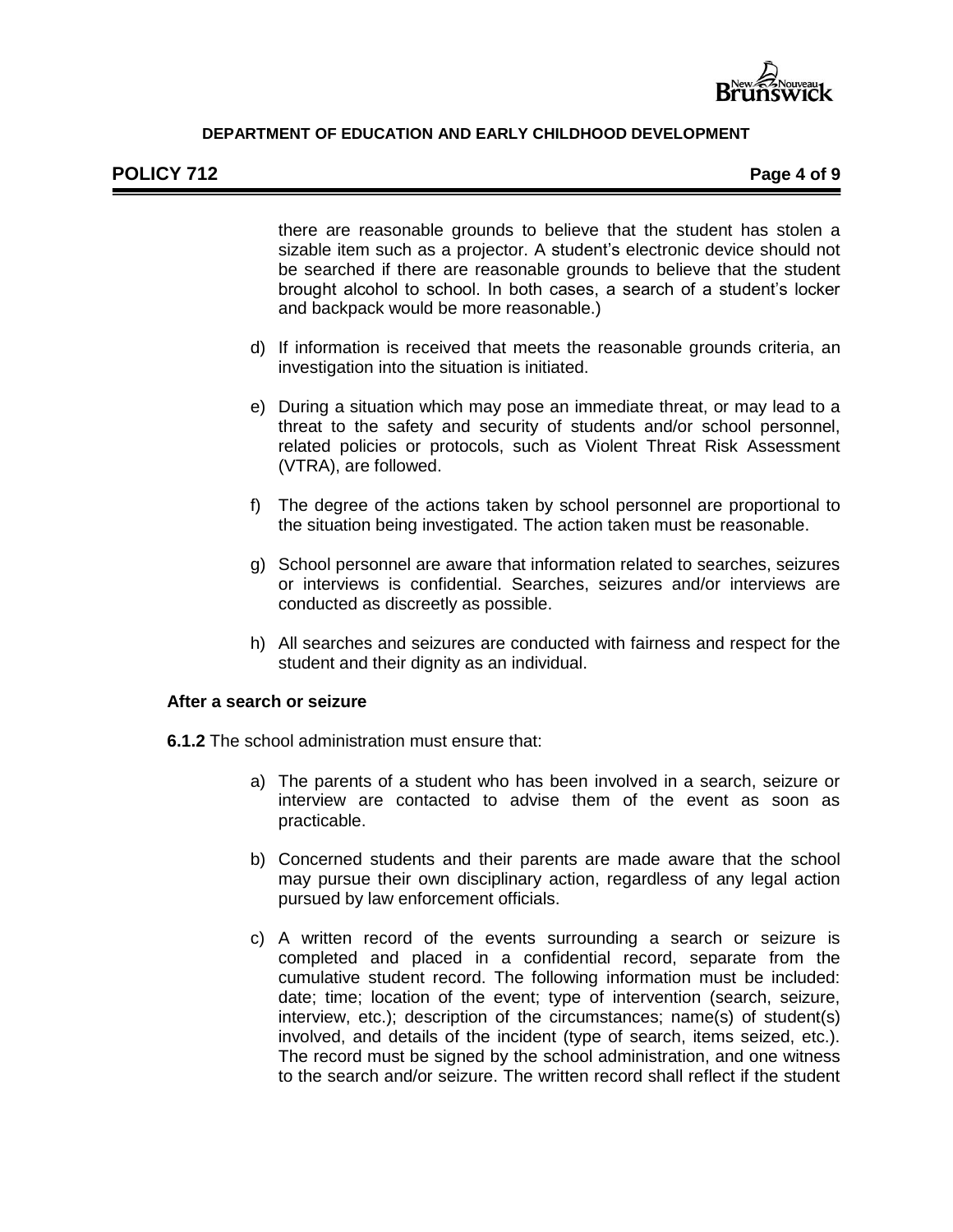

# **POLICY 712 Page 5 of 9**

refused to participate in a personal search. Appendix B is an example of a document that may be used to record this information.

d) If a student is detained or arrested on school property or during a schoolrelated event by law enforcement officials, school personnel can expect that these same officials will follow their standard procedures, which includes making an effort to contact a parent of the student. If a parent is unavailable and if law enforcement deems it appropriate, the school administration may ask the student, depending on the situation, if they want a member of school personnel to accompany them. If selected, the member of school personnel may refuse to participate.

# **Communication and Awareness**

**6.1.3** The school administration must ensure that:

- a) At the beginning of each school year, all members of school personnel, students and their parents are made aware of the existence of this policy as a reminder of the rights of school administration to conduct searches and seizures on school property.
- b) All students and parents sign an acknowledgment concerning the use of lockers by students. (Appendix A is a suggested form.).

# **6.2 Search of a student by school administration**

- **6.2.1** The school administration must authorize any search of a student if there are reasonable grounds, as outlined in section 6.1.1 b) and by following the criteria enumerated below. Any search of a student, given the intrusiveness to their privacy, will be held with respect for their human rights.
- **6.2.2** Prior to a search of a student, the student will be advised of the reasonable grounds that led to the search, and should be given the opportunity to produce the substance or object which he or she is suspected of possessing.
- **6.2.3** The search of a student will be conducted in a private manner, away from public areas, and efforts will be made to keep the search confidential in order to preserve the dignity of the student. Two members of school personnel must be present. It is recommended that one of the two members of school personnel be the principal or designate.
- **6.2.4** During the search of a student, and where possible, at least one of the two members of the school personnel must be the same sex as the student, or of a sex requested by the student based on their level of comfort. It is recommended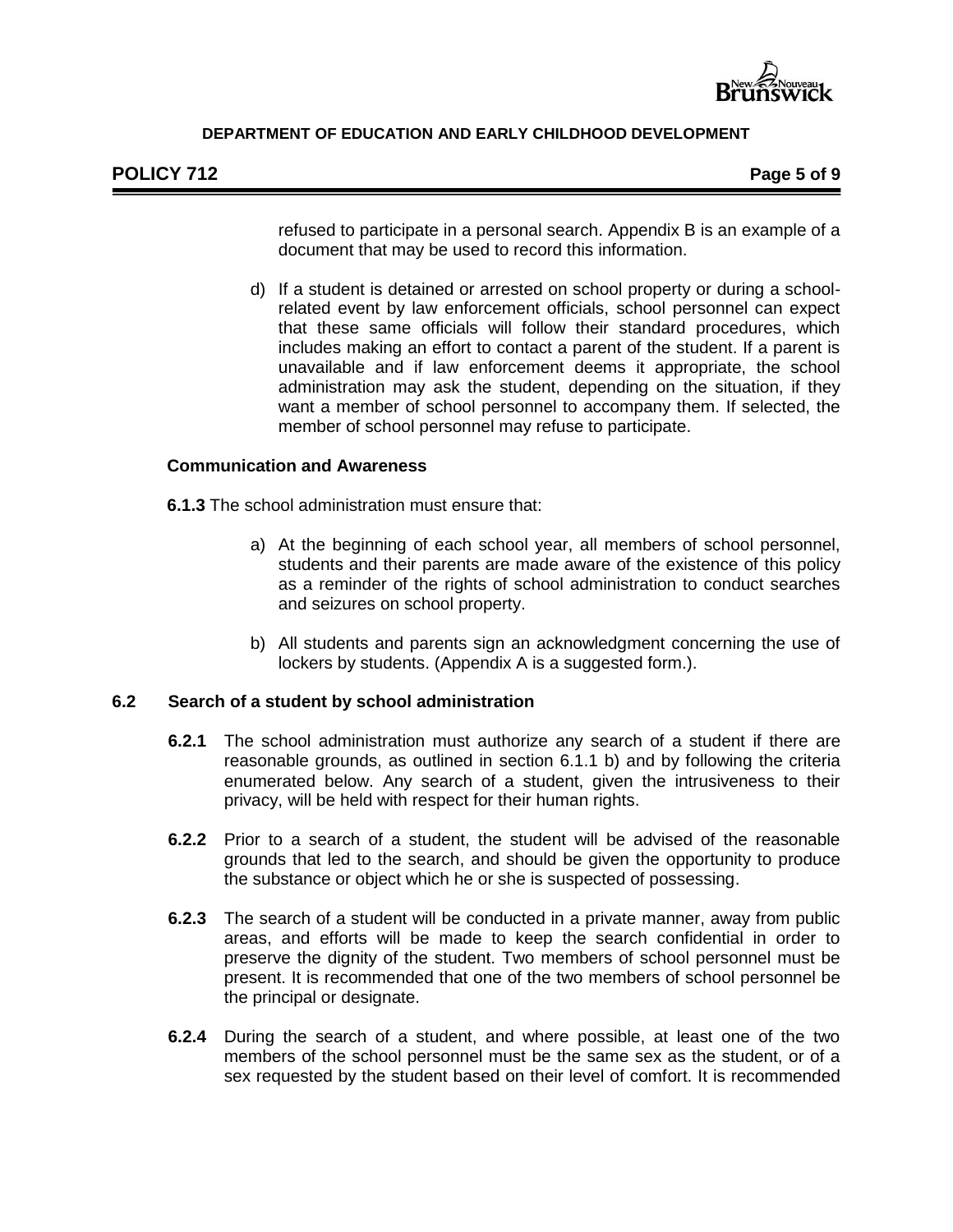

# **POLICY 712 Page 6 of 9**

that where possible, both of these members of school personnel be of the same sex as the student, or of the requested one.

- **6.2.5** A "pat down" of a student is not permissible and a student search will be as minimally intrusive as possible. The search of a student is limited to requesting the student to:
	- Remove a jacket, blazer, cardigan or outer layer of clothing for a search of the pockets, as long as there is still a layer of clothing underneath covering undergarments.
	- Remove a hat and/or other accessories such as gloves or a scarf for an inspection.
	- Turn out their pockets (pants, sweatshirts, etc.), lift their pant legs, roll down their socks, and take off their shoes for inspection.
	- Roll up sleeves.
- **6.2.6** School personnel will not proceed with or participate in a body search, also known as a strip search. If during a search and seizure the school administration believes that a body search is necessary, law enforcement officials will be contacted. When law enforcement officials confirm that they are authorized to and will perform a body search, the student will be moved to a private room and supervised until law enforcement arrives, to ensure the safety of the student and to ensure that the student does not dispose of any substances that may be in their possession.

## **6.3 Search of student property and of private vehicles on school grounds by school administration**

- **6.3.1** The school administration has the authority to search student property (e.g. clothing not being worn, backpack, handbag, etc.) if there are reasonable grounds, as outlined in section 6.1.1 b). A student will be informed of these grounds prior to the search.
- **6.3.2** Two members of school personnel must be present during the search of student property.
- **6.3.3** When possible, the search of student property will be conducted in a private manner, away from public areas, and efforts will be made to keep the search confidential in order to preserve the dignity of the student.
- **6.3.4** The student must be present during a search of their personal property, unless not possible or advisable due to exigent circumstances. At the beginning of the search, the members of school personnel present will decide whether they will perform the search, or if the student will perform the search under direction of the school personnel.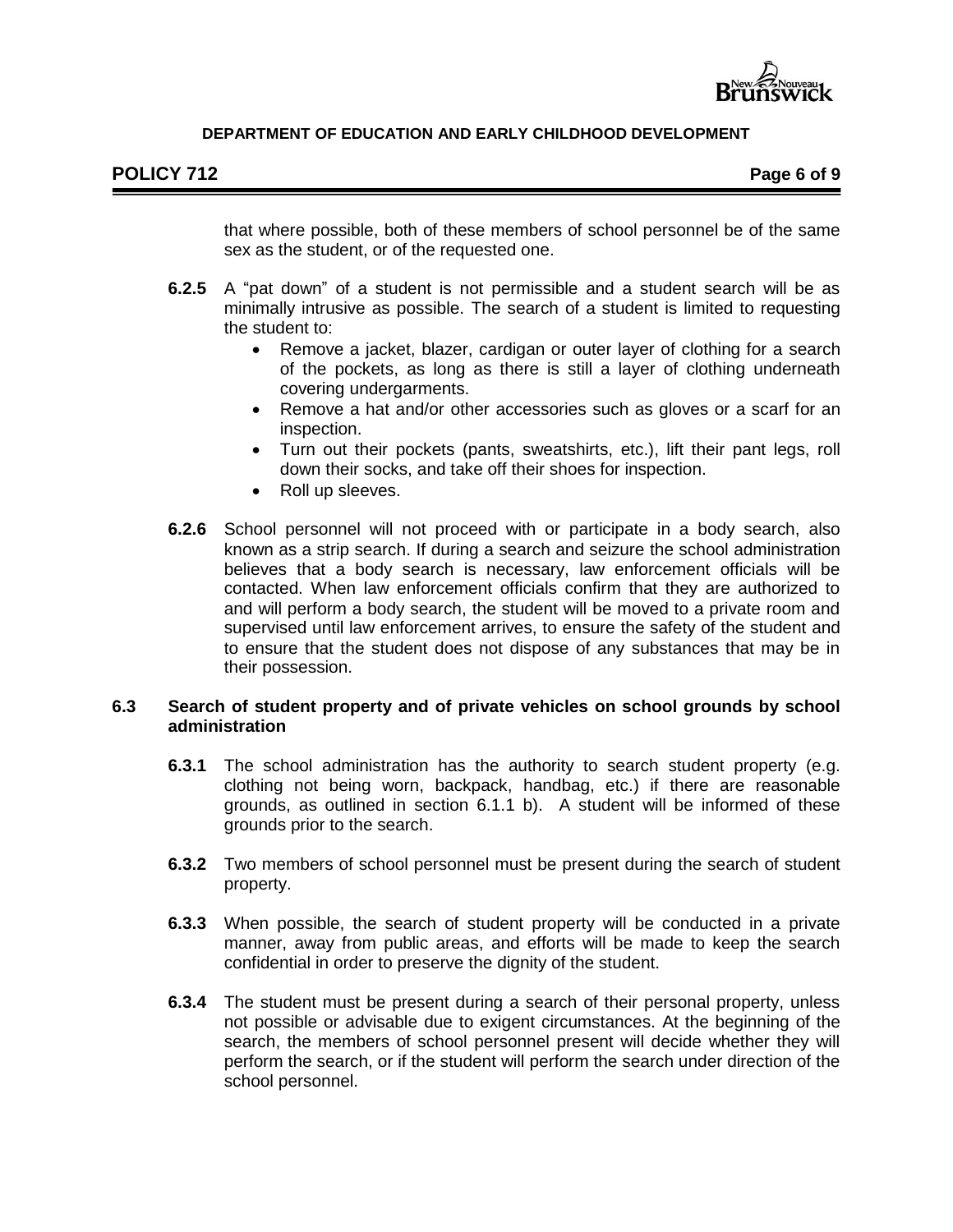

# **POLICY 712 Page 7 of 9**

- **6.3.5** A student's electronic devices or other objects used to record and store data such as a work book may be searched. Due to the personal nature of the information that may be contained on these devices or objects, these searches may only proceed in serious cases where the information threatens student or school personnel safety, or discipline in schools.
- **6.3.6** A private vehicle used by a student may be searched by school personnel if it is on school property, and there are reasonable grounds to believe that there has been a breach of school rules, policies, procedures or illegal activities, and this search would reveal evidence of that breach. When feasible, the student must be present during a search or seizure.

#### **6.4 Search of school property**

- **6.4.1** The school administration has the authority to search any school property (e.g. lockers, desks, etc.) at any time if there are reasonable grounds to believe that there has been a breach of school rules, policies, procedures or illegal activities, and that a search of the school property would reveal evidence of that breach. When feasible, the concerned student must be present during a search or seizure.
- **6.4.2** Two members of school personnel must be present during the search of school property.
- **6.4.3** When feasible, school property (locker, etc.) searches and seizures will be conducted when the other students are in class, in order to maintain discretion.
- **6.4.4** During a search or seizure conducted on school property, as per section 6.3.4, the members of school personnel present will decide whether they will perform the search, or if the student will perform the search under direction of the school personnel.
- **6.4.5** A teacher may look into or inspect the desks of their students to ensure cleanliness, to assist with classroom management, and to assist with the health and safety of the classroom and the school. A desk may also be searched for illicit items if there are reasonable grounds.

# **6.5 Seizure**

**6.5.1** Any items that contravene school rules, policies or procedures or are considered illegal by law enforcement officials, and are seized as a result of a search by school administration, will be confiscated and dealt with as per existing school procedures. In the absence of school procedures, the school administration will determine how the seized material is to be dealt with.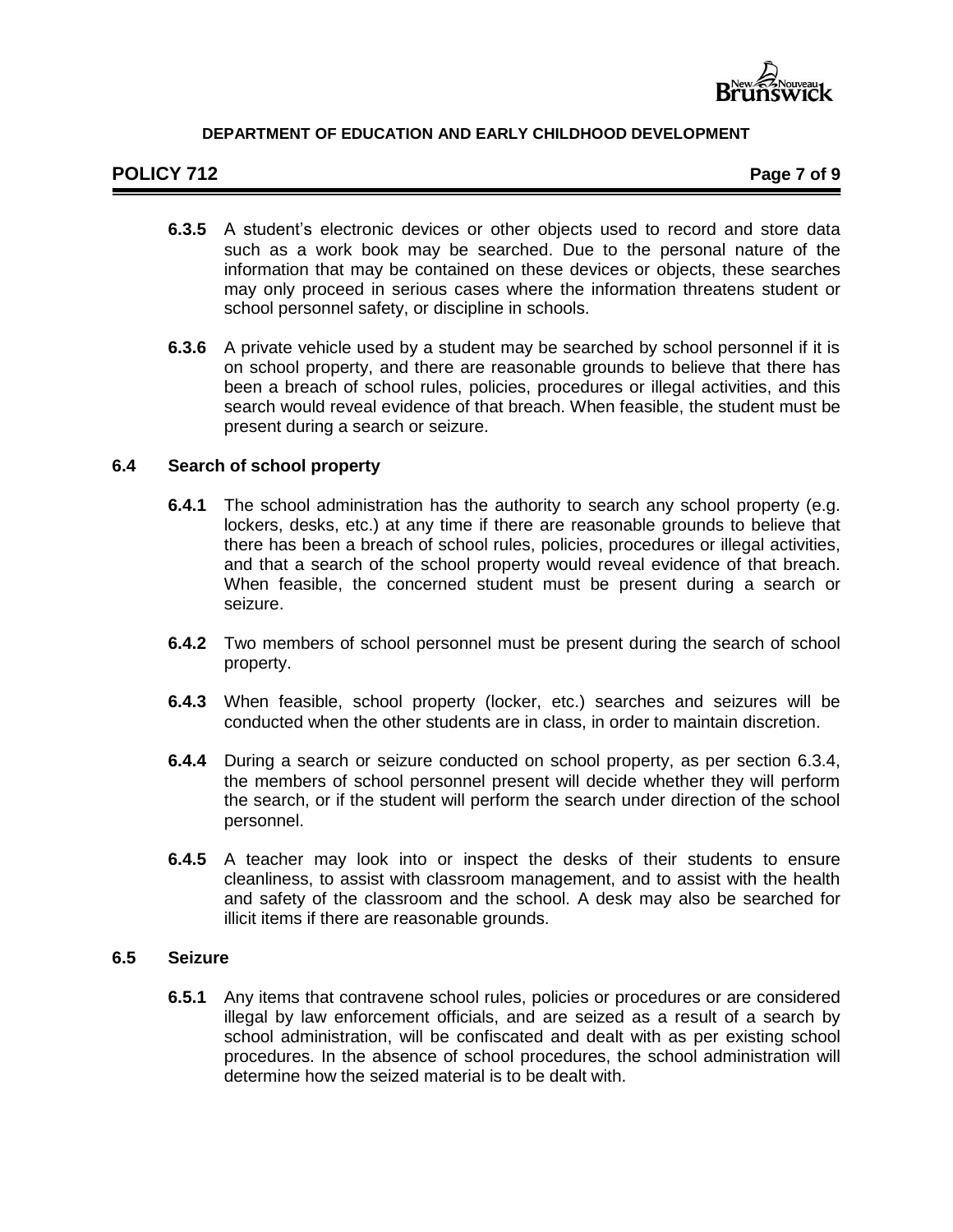

# **POLICY 712 Page 8 of 9**

**6.5.2** If during a search, a weapon or an illegal item is found or seized, the school administration will immediately contact law enforcement officials to determine proper procedures to follow.

#### **6.6 Interviews of students by law enforcement officials**

- **6.6.1** Access to a student by law enforcement officials for the purpose of an interview during school hours must be coordinated by the school administration.
- **6.6.2** The school administration will make every reasonable effort to contact the student's parent when a request is made for an interview so that the parent can be in attendance. This is not applicable if the interview is in relation to suspected parental child abuse, neglect or a similar investigation. If the parent is not available and law enforcement officers deem it necessary to proceed with the interview immediately, if allowed by these officers, the student may ask to have a member of school personnel present other than the principal or designate.

#### **6.7 Surveillance Cameras**

- **6.7.1** The use of surveillance cameras on school property is permitted for the purpose of safety and the protection of property and persons. Footage from surveillance cameras may be used to assist in establishing reasonable grounds prior to any search being conducted under this policy.
- **6.7.2** School administration must ensure that students, school personnel and parents are made aware of the use of any surveillance cameras on school property.

## **6.8 Searches and seizures by law enforcement official(s) and sniffer dogs**

- **6.8.1** A law enforcement official may only search school property, a student or student property if they have a warrant or unless there are exigent circumstances. School officials may not undertake a search at the request of law enforcement officers.
- **6.8.2** A school administration may request that law enforcement officials conduct a search of school property with sniffer dogs, but only if the principal or designate believes there are reasonable grounds for such a search. Random searches by sniffer dogs (whether from law enforcement or private service) are not allowed.

#### **7.0 GUIDELINES / RECOMMENDATIONS**

**7.1** If during a search or seizure items are found and school administration is uncertain on how to proceed, law enforcement officials may be contacted at any time if it is deemed necessary.